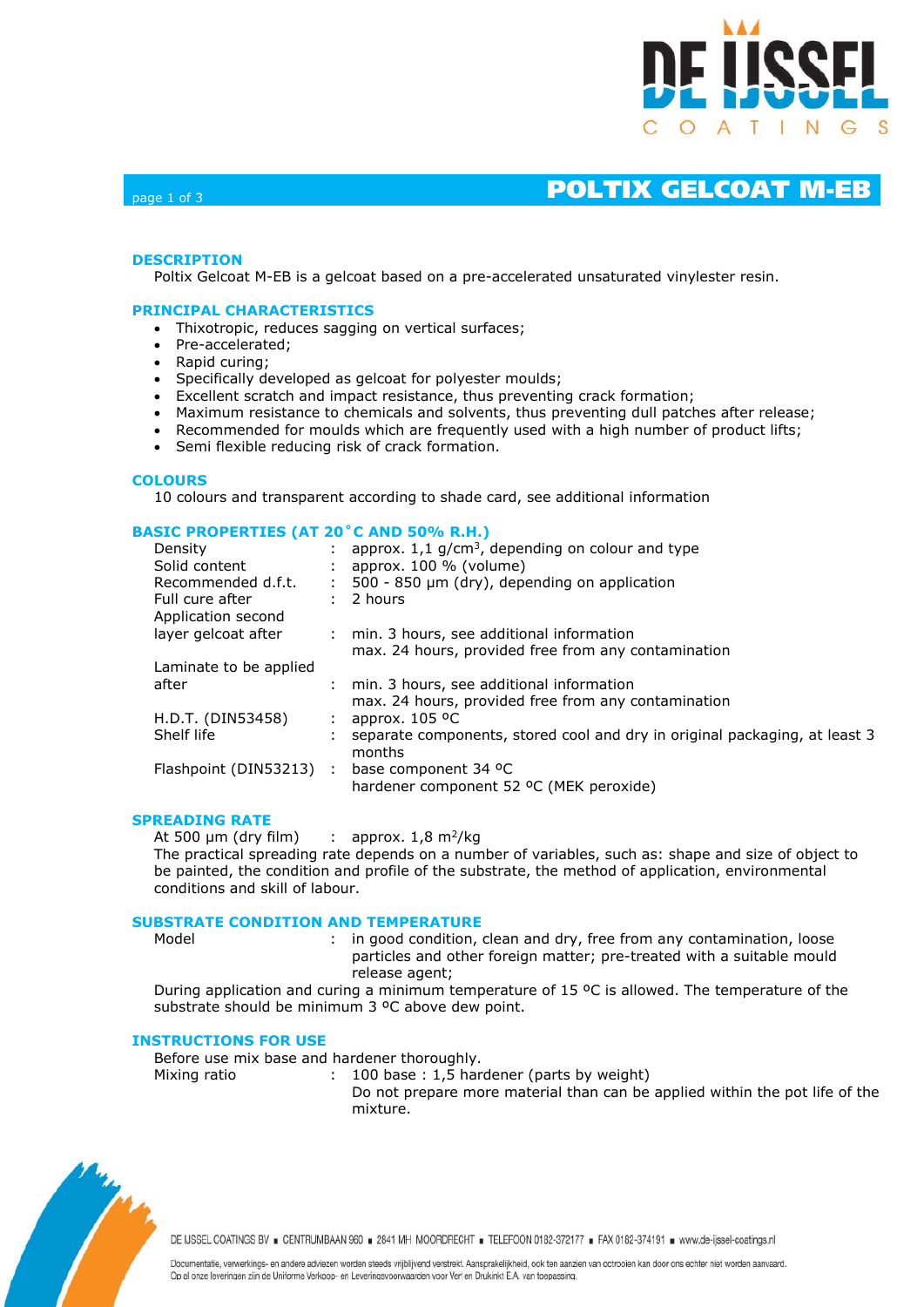

## page 2 of 3 **POLTIX GELCOAT M-EB**

Induction time : None

Pot life : 5 minutes at 25 °C 10 minutes at 20 °C 15 minutes at 15 °C The pot life depends also on colour.

Application with :

|                 | <b>Brush</b>       |  |  |
|-----------------|--------------------|--|--|
| Type of thinner | n.a.               |  |  |
| % of thinner    | n.a.               |  |  |
| Nozzle orifice  | n.a.               |  |  |
| Nozzle pressure | n.a.               |  |  |
| Cleaning with   | Double Coat        |  |  |
|                 | Degreaser, Ethyl   |  |  |
|                 | acetate or Acetone |  |  |

## **ADDITIONAL INFORMATION**

• Recoating Poltix Gelcoat M-EB

|                                                                    | 15 °C    | 20 ºC    | 25 °C    |  |
|--------------------------------------------------------------------|----------|----------|----------|--|
| Minimum, with Poltix Gelcoat M-EB                                  | 4 hours  | 3 hours  | 2 hours  |  |
| Minimum, with laminate                                             | 4 hours  | 3 hours  | 2 hours  |  |
| Maximum, with Poltix Gelcoat M-EB                                  | 24 hours | 24 hours | 18 hours |  |
| Maximum, with laminate                                             | 24 hours | 24 hours | 18 hours |  |
| The actual minimum and mayimum interval depends also en the seleur |          |          |          |  |

The actual minimum and maximum interval depends also on the colour.

• Recommended filmthickness

The recommended filmthickness in this datasheet is for each separate layer and depends on application method. We recommend to apply two coats. This will prevent holidays and areas with too low film thickness. Brush marks, runs and sags and areas with too low thickness might be visible in the product after release from mould. Areas with too low thickness may yellow excessively when exposed to direct sunlight.

- Application of Poltix Gelcoat M-EB
	- Poltix Gelcoat M-EB is only recommended for brush application. Poltix Gelcoat M-EB is not suitable for airless application. Application by roller may result in thin patches.
	- Use brushes with unpainted handles.
	- Apply Poltix Gelcoat M-EB evenly, without runs or sags, preferably in two coats.
	- Avoid a too low film thickness, apply sufficient material to achieve a film thickness of at least 300 μm. Areas with a too low film thickness will not give full polymerisation and will lead to surface defects after the first use of the mould in both mould as product. These defects will be visible as dents, spots with low gloss or other irregularities.
	- A too low temperature will give a long gel time. The polymerisation will be incomplete. A too high temperature will shorten gel time. A too high application temperature will give a too rapid curing and will cause air entrapment.
- Pre-accelerated Poltix Gelcoat M-EB is pre-accelerated with a combination of special accelerators and promoters.